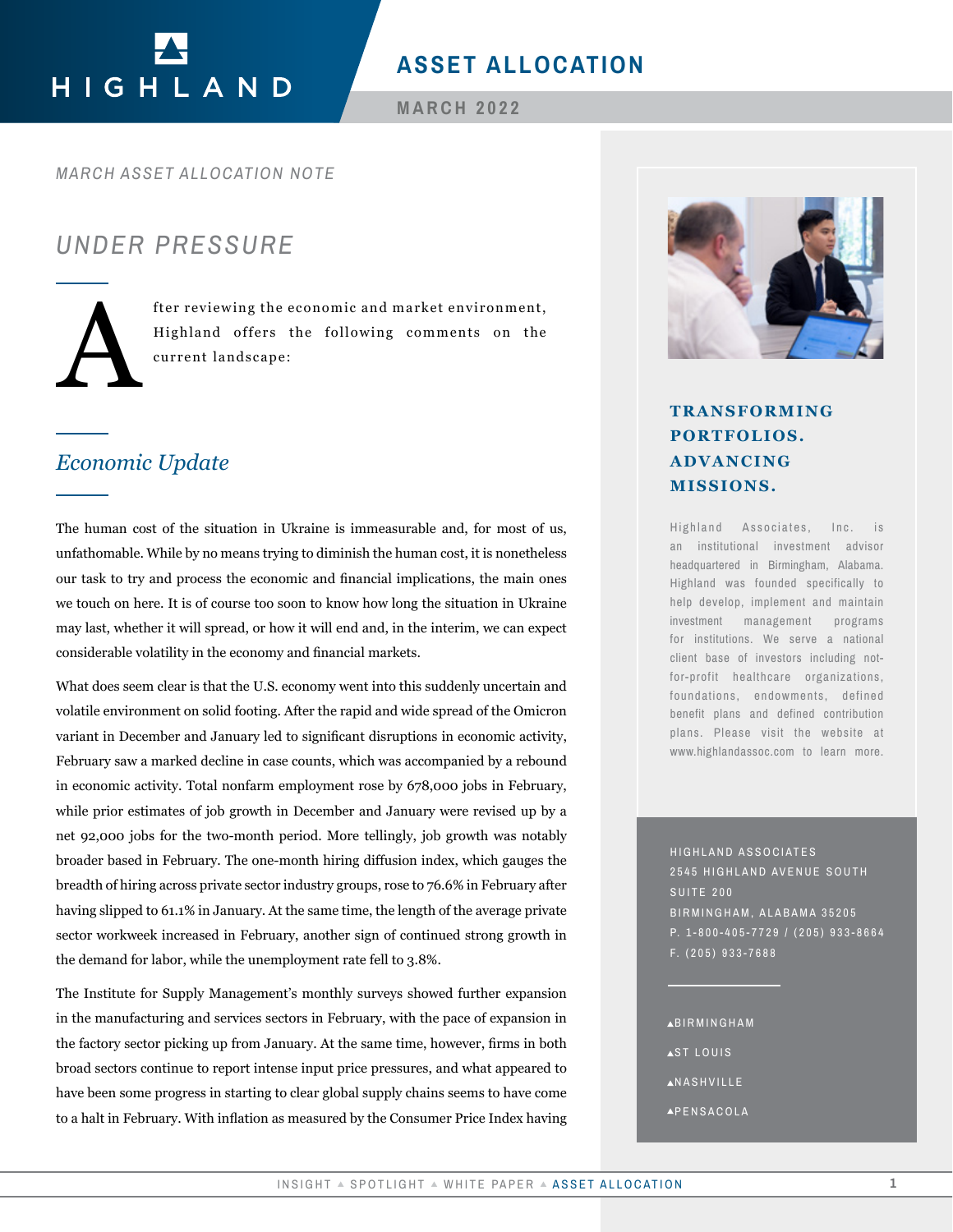hit 7.5% in January, lack of additional progress in clearing global supply chains would have been a concern even prior to Russia's invasion of Ukraine.

Coming into this year, our outlook called for inflation to slow from the elevated rate seen at year-end 2021 but would nonetheless remain above the FOMC's 2.0% target rate into 2023. With global supply chain and logistics bottlenecks expected to ease over the course of 2022, global flows of goods would begin to normalize at a time when demand would be easing, at least here in the U.S. As a result, our expectation was that over 2H 2022 we would see meaningful deceleration in goods price inflation if not outright goods price deflation. At the same time, however, we anticipated faster rates of increases in services prices as consumer demand rotated away from goods and toward services. As such, even with goods prices rising at a significantly slower pace if not declining, faster services price inflation would sustain overall inflation above the FOMC's 2.0% target rate. Our expectation was that rents and medical care costs would be key drivers of faster services price inflation. Continued robust growth in labor costs was also expected to be a support for inflation in 2022.

Russia's invasion of Ukraine casts considerable uncertainty over the path of inflation and means inflation likely rises further and is more persistent than had been expected coming into 2022. Russia is a key exporter of crude oil, and in the wake of the invasion crude oil prices have pushed over \$100 per barrel and there has already been pass-through to retail gasoline prices, which will add to measured inflation. Both Russia and Ukraine are key global suppliers of grains, and in the wake of the invasion prices for food commodities have risen significantly, which will be reflected in higher retail food prices. Both Russia and Ukraine are also key global producers of industrial commodities, including materials used to manufacture semiconductor chips and materials used to manufacture catalytic converters used in motor vehicles. Moreover, global shipping networks have been further disrupted in the wake of the invasion and global shipping costs have risen significantly. [We provide further detail on these challenges below.]

In short, the economic fallout from Russia's invasion of Ukraine is that global supply chain and logistics bottlenecks, which had shown signs of easing prior to the invasion, may become more intractable. To the extent this is the case, already lean inventories of consumer durable goods and certain industrial goods will become even more so, which will add to upward pressure on prices. As such, goods price inflation will likely be higher and more persistent than had been anticipated at the start of 2022, meaning overall inflation will follow suit.

As expected, the FOMC raised the Fed funds rate by 25 bps at their March meeting. With inflation elevated and the labor market at or close to full employment, it was no longer appropriate for the FOMC to provide the degree of monetary accommodation in place since the onset of the pandemic, and the FOMC's intent was to move the Fed funds rate closer to their estimate of neutral, or around 2.5%. The FOMC's view was that supply chain and logistics bottlenecks were the primary source of elevated inflation, and while these supply-side constraints would not be directly impacted by monetary policy, the committee nonetheless felt it appropriate to begin withdrawing the high degree of monetary accommodation.

While Russia's invasion of Ukraine will unambiguously add to inflation, that does not mean the FOMC will feel compelled to be more aggressive in raising the Fed funds rate. Instead, the committee must also be mindful of the downside risks to economic growth and the heightened risks posed to financial stability. As such, while the FOMC will not be deterred from raising the funds rate, they are likely to move at a measured pace, i.e., raising the funds rate in 25-basis point increments, until there is more clarity as to the economic fallout from Russia's invasion of Ukraine.

Sources: Regions Economic Division; Bureau of Labor Statistics; Institute for Supply Management

*Sources: Regions Economic Division, Bureau of Economic Analysis; Bureau of Labor Statistics; Institute for Supply Management* 

#### *Investment Strategy Update*

While the Highland Investment Working Group remains constructive on equity and equity-like assets, we are watching for signs that this long period of outperformance is nearing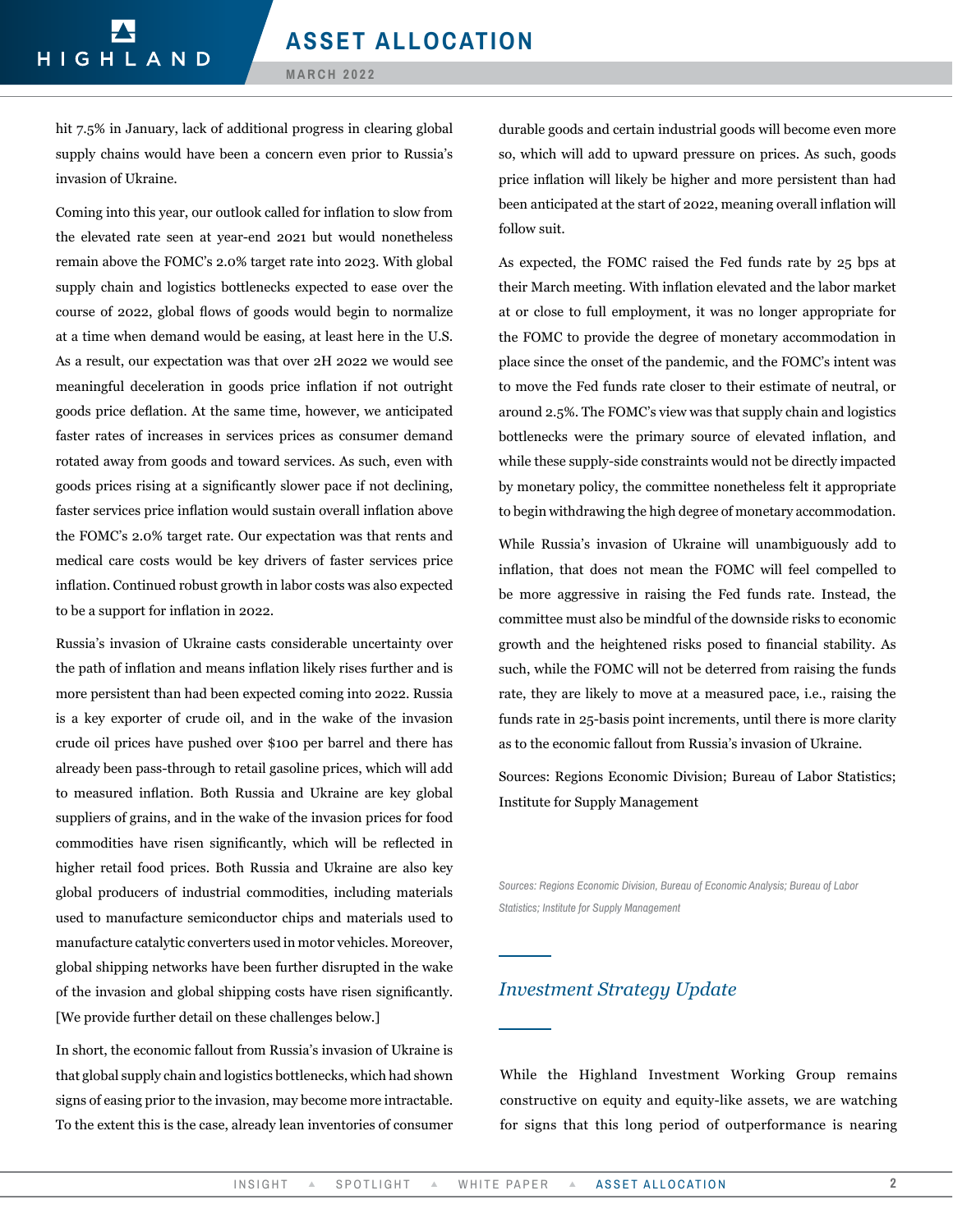an end. Fundamental indicators have softened somewhat, specifically within the economic and monetary policy areas. Manufacturing orders and consumer expectations remain weak while new building permits and ISM orders have risen, providing mixed signals within our economic signals. We expect the Fed's hiking cycle to restrict monetary policy, which could ultimately lead to risk-off scores within the monetary policy indicators. Market-based indicators may also be affected by the hiking cycle. Spreads have tightened as the intermediate portion of the curve has risen faster than the long. The 5-year yield on Treasuries now sits level with the 10-year yield, and an inversion would be a bearish signal that could lead to a risk-off posture. We will continue to assess the risk landscape and will shift portfolio positioning accordingly.

## *Commodities Update*

Key Takeaways:

- $\triangle$  Global supply shortages are likely to persist over the near term, keeping global commodity prices elevated.
- ▲ U.S. consumers are less exposed to supply shortages than Europe and the rest of world.
- $\triangle$  As inflation rises, the increased cost of goods leads to demand destruction. Risks of stagflation have increased with the Federal Reserve raising interest rates.

In 2020, the balance of the world's supply and demand was thrown off by a black swan event. The COVID pandemic exposed the delicate system of logistics that held together global shipping and perhaps was the spark that ignited a new flame of inflation. The Federal Reserve believed rising prices were a transitory result of supply chain constraints and that labor shortages related to the pandemic would ease over time. As the unemployment rate has dropped back to 3.8% and

capacity utilization has returned to pre-pandemic levels, it is apparent that inflation was not transitory.

Two years later, the world faces another black swan event with the war between Russia and Ukraine. These two countries pose the greatest commodity shock to markets since the 1973 Oil Embargo. The repricing is due to the shift in supply, with potential Russian and Ukrainian exports creating shortfalls across sectors.

Russia alone accounts for more than one-tenth of the world's oil production and 17% of natural gas production. European energy markets are dependent on Russian energy, as Russia supplies Europe with over 30% of their natural gas and just under 20% of oil demand. Oil markets face a significant supply shock as global OECD inventories are nearing 10-year lows. Capacity to bring new oil online to fill the gap is limited, as the largest oil-producing countries (Saudi Arabia, UAE, and Iran) only have an estimated 3% additional combined spare capacity to utilize. While the U.S. is also one of the largest oil producers, it does not maintain enough spare capacity and forecasted growth (0.6 million barrels per day prior to the invasion) to make a meaningful difference. This highlights one key difference between the current cycle and the 1970s: the fact that the U.S. is nearly energy independent. As a net exporter of energy production, the U.S. is less likely to face the same supply-side shortages as Europe.

Prices for European natural gas have risen to all-time highs based on fears that the flow of gas could be disrupted. Current levels appear to be pricing in this worst-case scenario, although the logistical difficulty of stopping gas flow might be difficult for Russia. Russia supplies over one-third of Europe's natural gas. Countries like Germany, Italy, and Hungary depend on Russia for more than 40% of their supply. A full disruption is unlikely, as Russia is near current storage capacity and would face costly production halts once full. Bringing on new gas supplies is a challenge due to transportation constraints, but Europe does have some regasification capacity to help absorb pipeline flows. While the U.S. can help partially, a new greenfield project to export liquefied natural gas to Europe would take 10 years to complete.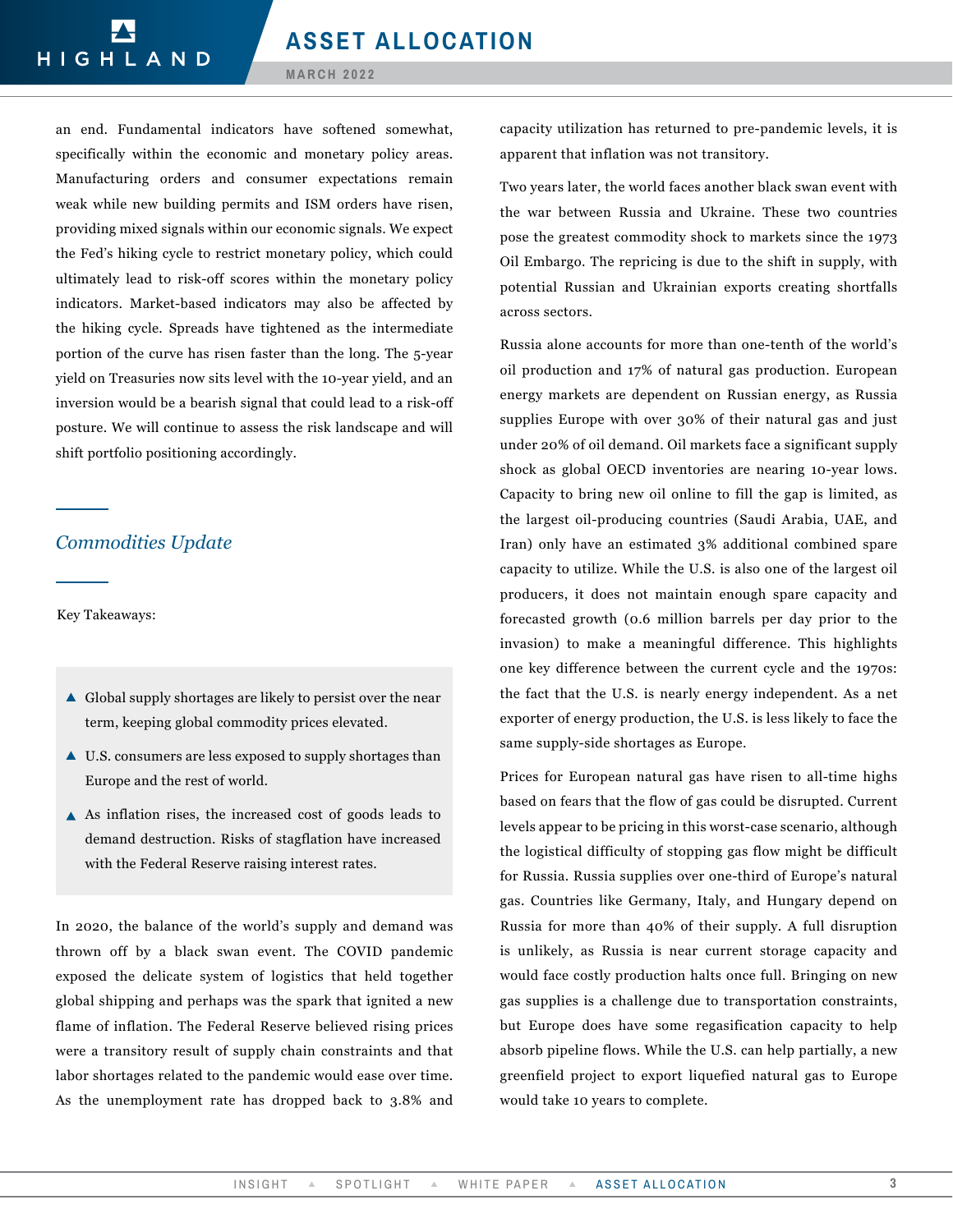It's not just energy markets that have been affected by the events in Ukraine. Russia is one of the leading metals exporters in the world, and industrial metals are up 30% yearto-date. Combined, Russia and Ukraine account for 19% of global palladium supply, 13% of global platinum supply, 14% of global nickel supply, and 6% of global aluminum supply. Auto manufacturers across Europe are already feeling the effects and have lowered production forecasts based on concerns they will not be able to source the parts and materials needed.

Major shipping disruptions in the Black Sea have led to a large increase in the price of grains, specifically wheat, as Russia and Ukraine account for 28% of global wheat exports. As Ukraine closed their ports at the end of February, dry bulk vessels stopped moving cargo to areas such as the Middle East, where countries like Turkey and Lebanon depend on Ukraine for more than 70% of the country's grain imports. From a supply perspective, spring planting season in Ukraine is likely to be affected, and the shortfalls are unlikely to be made up by other large exporters including the U.S., Canada, and Australia. Rerouting supplies from other areas will lead to increased shipping costs that will impact consumers. The same story is also playing out in corn and soybeans, all of which are at risk of lower crop yields due to La Niña trends. Aside from transportation increases, input costs, such as fertilizer, have ballooned in recent months as Russia suspended exports.

We've long advocated clients strategically allocate to sectors like private real estate, listed real estate (REITs), natural resource equities, Treasury Inflation-Protected Securities (TIPS), and commodities. An allocation to a diversified basket of these assets leads to higher returns over time while protecting investors from inflation shocks and preserving purchasing power during periods of above-average inflation. The last two years have been a good test for this approach, and it passed with flying colors.

Source: Goldman Sachs, Bloomberg Data from December 31, 2021 through March 11, 2022.

### *Cryptocurrency Update*

As crypto has become mainstream and slowly becomes an accepted store of value, the liquidity in these markets has grown very deep and able to handle billions in daily volume. As sanctions were imposed on Russian banks and rubles, crypto market participants began bidding up assets such as bitcoin and ethereum on the belief that Russian citizens would convert their assets into digital currencies. This appeared to play out initially as volumes of ruble pairs hit 52-week highs.

In mid-March, the Biden administration issued an executive order addressing cryptocurrencies and digital assets. The order outlined a whole-of-government approach to policy across six key priorities. Those priorities are consumer and investor protection, financial stability, illicit finance, U.S. leadership in the global financial system and economic competitiveness, financial inclusion, and responsible innovation. It directs the various agencies to issue a report within 180 days on the future of money and the payment systems, and urges the Federal Reserve to continue its research and development of a U.S. Central Bank Digital Currency (CBDC). It also directs the DOJ to determine whether federal legislation is needed to create a CBDC, and if so, to propose draft legislation. This E.O. follows the Federal Reserve's recent report on CBDC and rising concerns that Russia is evading sanctions through its use of cryptocurrency, elevating the importance of national security and foreign policy concerns in future debates about the role of digital assets.

Sources: Regions Government Affairs